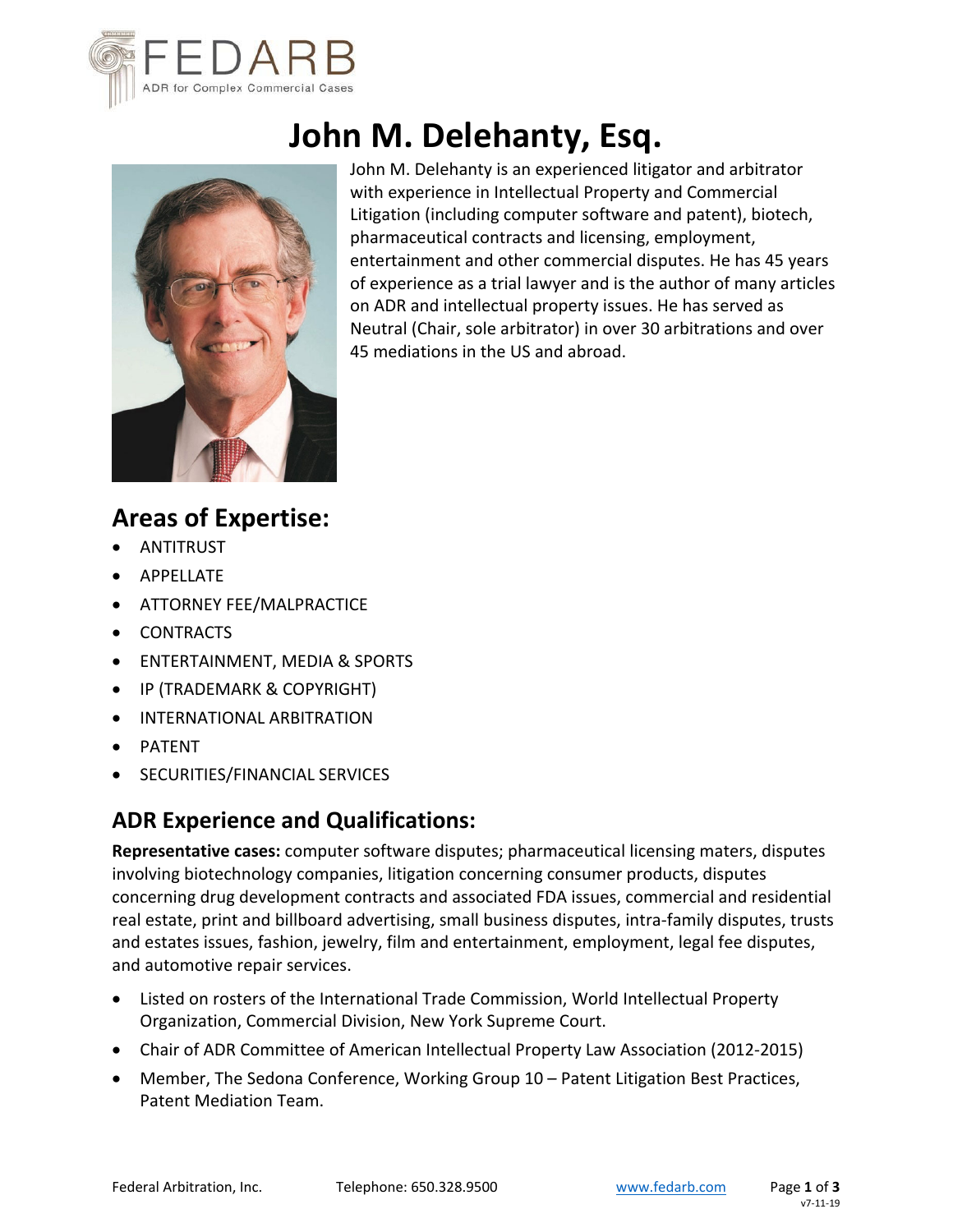

- Member, CPR Task Force on Patent Mediation (Chair, Subcommittee on Unique Patent Issues).
- Panel Chair of the New York Lawyer Disciplinary Committee for five years. Presided over 20 contested disciplinary proceedings. Founded the Complaint Mediation Panel to resolve lawyer‐client grievances in New York.

#### **Representative Matters:**

- Mediator in dispute concerning computer software patents
- Mediator in biotech dispute concerning license for Hepatitis C drug
- Mediator in false advertising dispute concerning artificial sweeteners
- Mediator in dispute concerning automotive repair services
- Arbitrator in dispute concerning patent royalties on arthritis drug
- Panel Chair in Arbitration concerning patent royalties on erythropoietin drug
- Arbitrator in dispute concerning patents on magnetic sunglasses
- Pentium Fund Ltd. v. Intel Corporation (Advocate in mediation concerning Lanham Act and false advertising issues)
- New York University v. E.piphany, Inc. and SSA Global (Advocate in mediation concerning customer relations management software)
- Cooper Cameron v. Kvaerner Oilfield Products (Advocate in Mediation concerning off‐shore drilling equipment)
- Nellson Nutraceuticals v. Elan Nutrition, Inc. (Advocate in Mediation concerning highprotein nutrition bars)

#### **Publications and ADR Speeches:**

Authored many articles on ADR and intellectual property issues, including drafting arbitration agreements and civil RICO claims in the context of arbitration. Speaker at American Intellectual Property Law Association, American Bar Association, Association of Corporate Patent Counsel and Licensing Executives Society events.

- **The Sedona Conference April 2017** "Commentary on Patent Litigation Best Practices: Patent Mediation Chapter"
- **AIPLA Mid‐Winter Institute January 2016** "Mediation as an Effective Tool for Resolving Patent Reinsurance Disputes"
- **ARIAS U.S. 2015 Umpire Master Class November 2015** "The ARIAS U.S. Streamlined Rules for the Resolution of U.S. Insurance and Reinsurance Disputes"
- **AIPLA Spring Meeting– May 2014** "The Often Neglected Art of Drafting the ADR Clause in a License Agreement"
- **Licensing Executives Society November 201**3 "Best Practices Alternative Dispute Resolution and Licensing"
- **ABA‐ IPL Spring Conference in DC April, 2013:** CPR *"Effective Practices Protocol for Patent Mediation"*